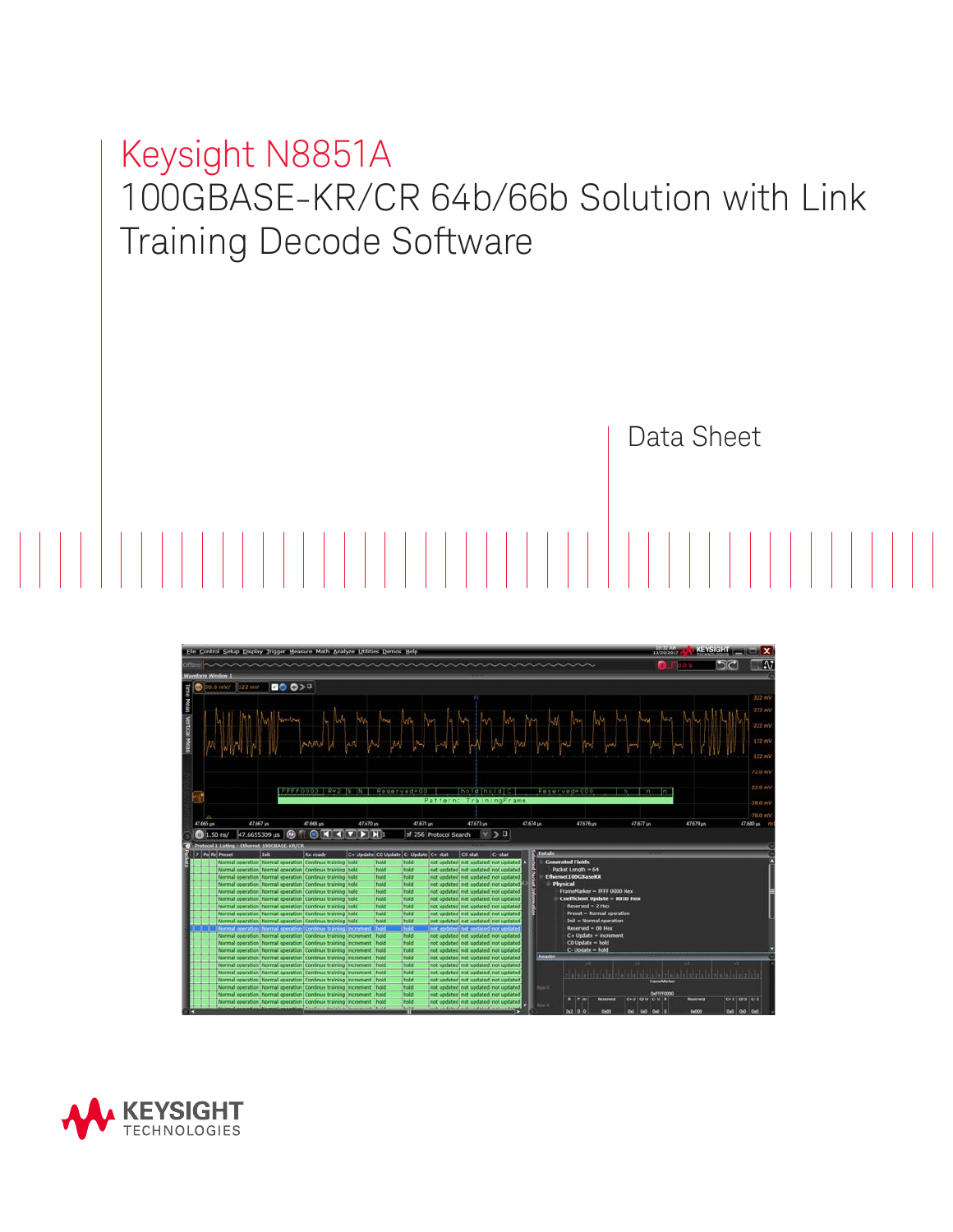02 | Keysight | N8851A 100GBASE-KR/CR 64b/66b Solution with Link Training Decode Software - Data Sheet

### Introduction

64b/66b encoding is a principal line code that is used in data networking and transmission. 64b/66b encoding is the principal encoding scheme behind the 100GBASE-KR/CR (x1/x4) technology as it achieves DC balance across a serial stream. The 64b/66b encoding also has less overhead than the 8b/10b encoding scheme.

Keysight Technologies, Inc. N8851A Infiniium protocol viewer software for 100GBASE-KR/CR Ethernet is the only 64b/66b protocol decoder technology available on a real time oscilloscope, providing time-correlated views of physical layer and transaction layer errors.

You get packet-level decode for 100GBASE-KR/CR 64b/66b and link training decode Ethernet signals built into a real-time oscilloscope. This software provides you with a fast, easy way to isolate signal integrity problems from logic-level coding errors simultaneously on up to four lanes of serial data streams. This capability allows you to test, debug and characterize your designs to the logic and link layer. The N8851A Infiniium protocol decoder software is designed to work with 100GBASE-KR/CR Ethernet technologies. It also comes with the unique ability to identify PRBS signal lengths to verify the correct signals are being passed though the DUT.

### Table of Contents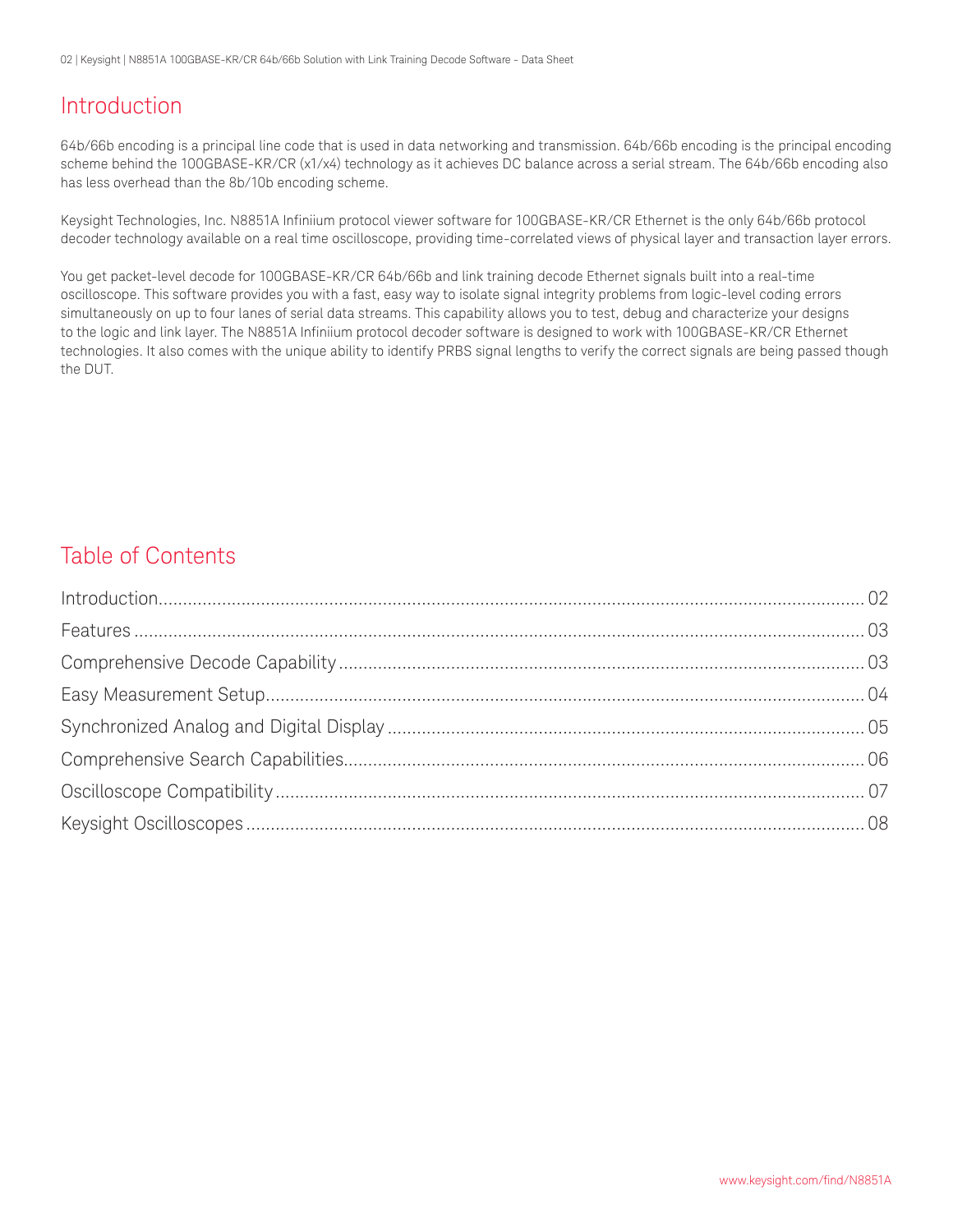### <span id="page-2-0"></span>Features

The N8851A Infiniium protocol decoder software offers several features to simplify the validation of your 100GBASE-KR/CR 64b/66b designs:

- Setup wizard for quick setup, configuration and test
- Packet-level decode of primitives as well as link and transaction layers
- Serial data analysis with 64b/66b bit streams
- Differential Manchester Encoding (DME) capability for link training decode
- Training Frame Decode
- Serial data analysis with PRBS detect
- Decode of scrambled and unscrambled symbols
- Quad-directional symbol and packet level decode
- Simultaneous display of packet/symbol lists and waveform overlay
- Capability to save symbol and packet data lists to .csv and .txt files
- Packet decode details tab provides detailed information on packets
	- Channel information
	- Listing index
	- Link primitive type
	- Control symbols
	- Reserved-bit settings
	- Data payload popup
	- CRC
	- Packet length
- Payload display shows data payload
- Unique packet-waveform correlation marker "blue line" makes it easy to scroll through waveforms to view synchronized packet and symbol lists
- Comprehensive serial search capabilities
- Trigger and stop on search
- Primitive, control symbol and packet search capability

### Comprehensive Decode Capability

With the N8851A Infiniium 100GBASE-KR/CR 64b/66b protocol decoder software, you can use the same oscilloscope you use for everyday debugging and signal quality testing to perform protocol-level viewing. The software automatically decodes symbols, packets and primitives and provides informative results. It includes decode of reserved bit settings during training sequences and speed negotiation, greatly simplifying debugging of link training failures.

Some of the difficulties in validating 100GBASE-KR/CR communication links are determining if link failures or instability is due to electrical problems or logic-level problems. The N8851A Infiniium 100GBASE-KR/CR 64b/66b protocol decoder and link training software allows you to analyze the root cause of these issues with a single piece of test equipment.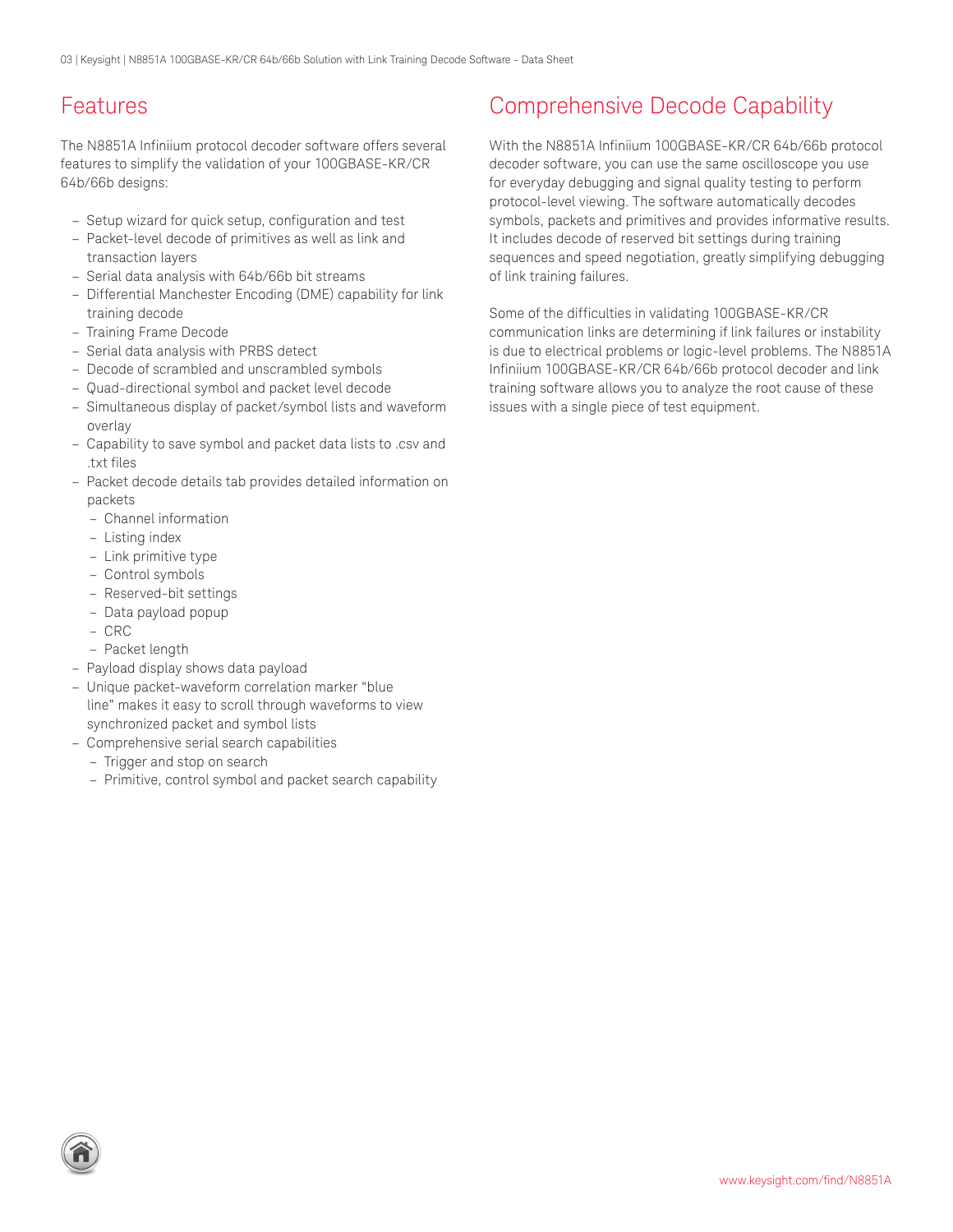### <span id="page-3-0"></span>Easy Measurement Setup

The N8851A Infiniium 100GBASE-KR/CR 64b/66b protocol decoder and link training software uses the Serial Data Wizard to simplify setup of the clock recovery algorithm used to decode the various speeds of serial traffic that it supports. The wizard guides you quickly through the steps required to set up and perform symbol and packet-level decode.

The N8851A is compatible with numerous clock recovery algorithms including first and second order PLL, constant, and explicit clock recovery. The N8851A is also compatible with Infiniium's Serial Data Equalization software, making it possible to decode signals even on equalized data.

To further simplify the decoding setup process, the N8851A includes an AUTO SETUP (see figure 2) button that will automatically setup the entire decoding setup. This includes clock recovery, memory depth, thresholds, and data rate. Users can also select the appropriate lane (0-3) that the oscilloscope is connected too. This will ensure that the proper polynomial bit pattern is selected for decode. After the AUTO SETUP is complete, the setup can be adjusted using the manual setup button (see figure 3).



Figure 2. The 64b/66b and link training setup menu includes an "Auto Setup" tab, which enables you to begin decoding 100GBASE-KR/CR signals in less than 30 seconds.



Figure 1. The 64b/66b setup is conveniently located in the "Setup" tab of the Infiniium 90000 and 90000 X-Series oscilloscopes.



Figure 3. Customize your decoding setting using the manual tab. Image above shows the manual menu option.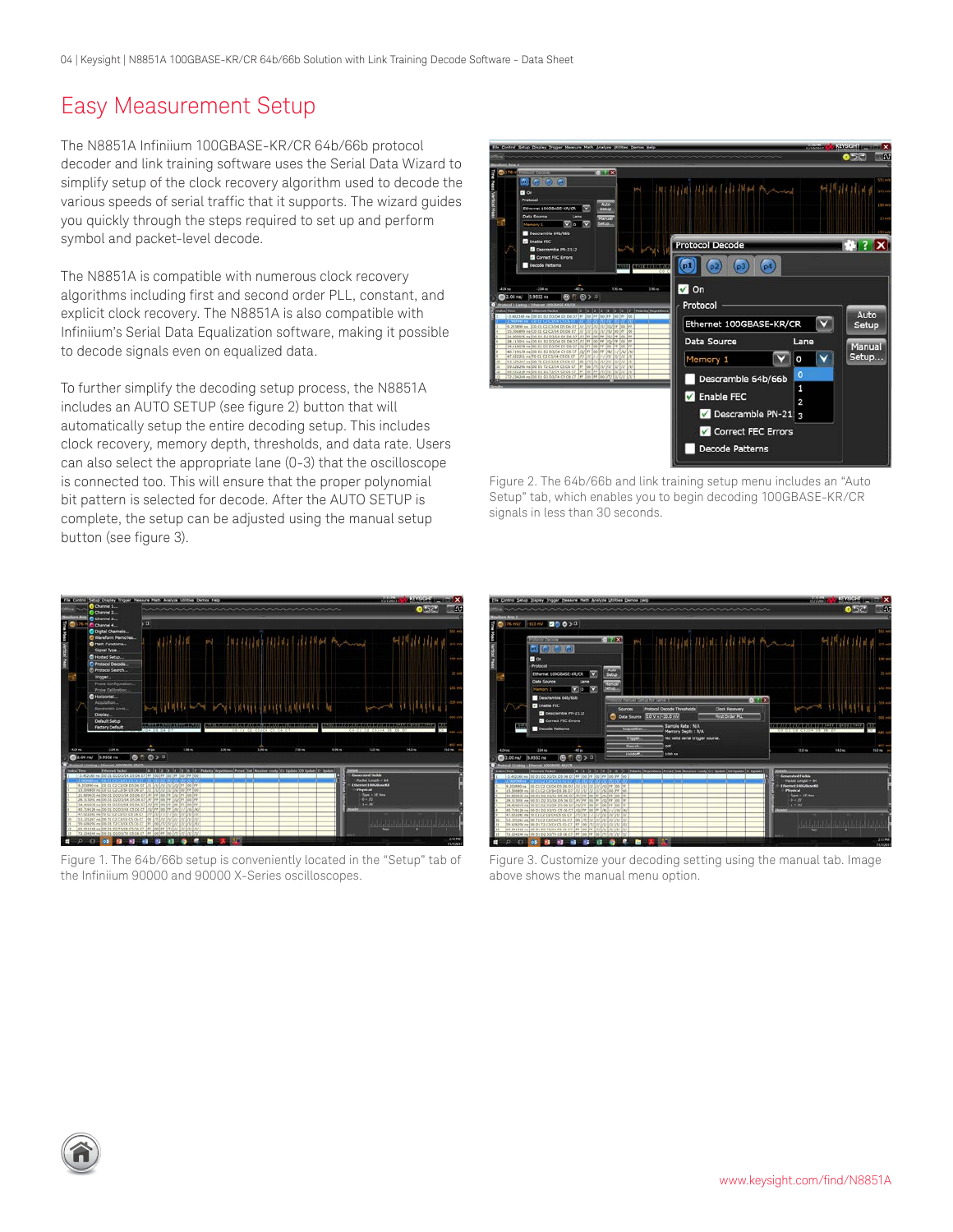<span id="page-4-0"></span>05 | Keysight | N8851A 100GBASE-KR/CR 64b/66b Solution with Link Training Decode Software - Data Sheet

### Synchronized Analog and Digital Display

The N8851A 100GBASE-KR/CR 64b/66b and link training decode software provides the ability to perform 64b/66b bit and link training based packet decoding via a Keysight exclusive technique to capture and display serial data synchronized with the analog view of traffic of a serial data stream. Decode is displayed directly on the analog waveform as well as in the decode list with associated time and index displays.

In conjunction with the decode list, using the multi-grid waveform display you can simultaneously display analog bi-directional waveforms with corresponding decode listings.

The unique packet-waveform correlation marker "blue line" allows for convenient and intuitive correlation of analog and digital domains. You can easily scroll to analog anomalies that are visually distinct, making navigating and checking for errors easy, even for industry leading record depths.

The expandable decode list provides an extendable indexed view of packet decode for users who are more accustomed to logic decoder "vertical style" packet decode traffic listings. The list includes color-coded packet types for easier visual searching of traffic patterns as well as a blue highlight that shows the packet that corresponds to the "blue line" in the waveform view. The side bar also shows how much of the waveform display is on the screen by providing a gray background on the index field, as shown in Figure 5.



Figure 4. The 64b/66b includes a viewing pane and alignment marker, making it easy to identify problems in the system.



Figure 5. Maximize the window pane to see the full details of your design.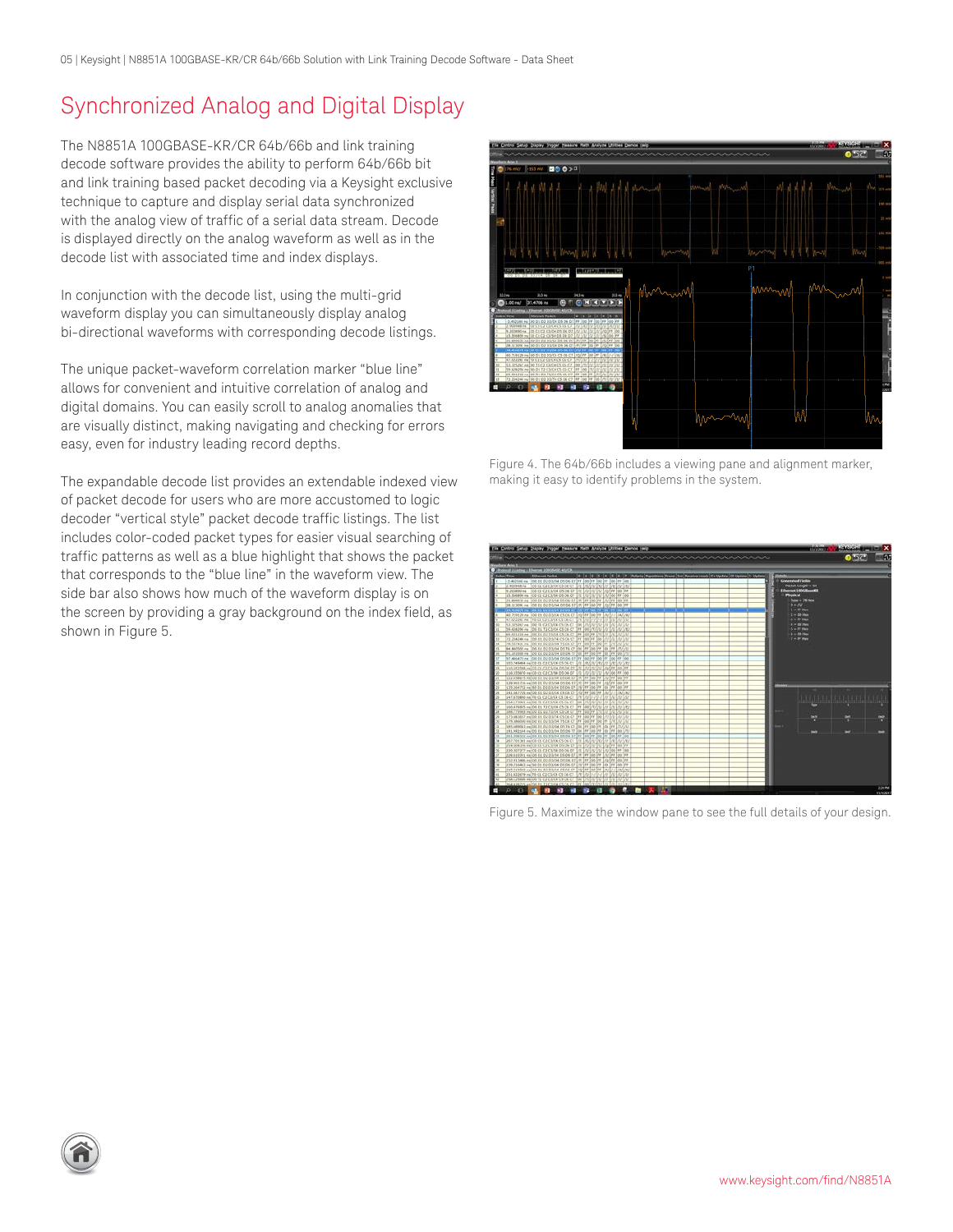### <span id="page-5-0"></span>Comprehensive Search Capabilities

The N8851A 64b/66b Ethernet 100GBASE-KR/CR protocol software includes a powerful serial search tool which allows you to search for a pattern that is a primitive, control symbol or packet.

The search capability also includes a comprehensive packet search and trigger capability that allows you to specify search conditions like errors or data packets. This allows you to specify desired trigger conditions and makes finding errors or packet types easy by eliminating the need to do manual searches of very long records.

- Errors
	- Any error
	- Unknown Control Sequence
	- Unknown Block Type
	- Invalid Ordered Set
	- Invalid FEC Block
	- Invalid 64b/66b Preamble
- 64b/66b blocks
	- Numerous blocks as specified by the 100GBASE-KR/CR specification
	- Example: D0 D1 D2 D3/D4 D5 D6 D7
- Pattern Detection
	- PRBS7
	- PRBS15
	- Square Wave
	- Compliance Pattern
	- Many more
- Differential Manchester encoding (DME) decode capability
- Training Frame decode includes (Link Training)
	- Frame Marker
	- Control Channel A Coefficient update
	- Control Channel B Status Report
	- Training Pattern



Figure 6. Training sequence of 100GBASE-KR/CR ethernet.



Figure 7. Search for specific blocks related to 64b/66b.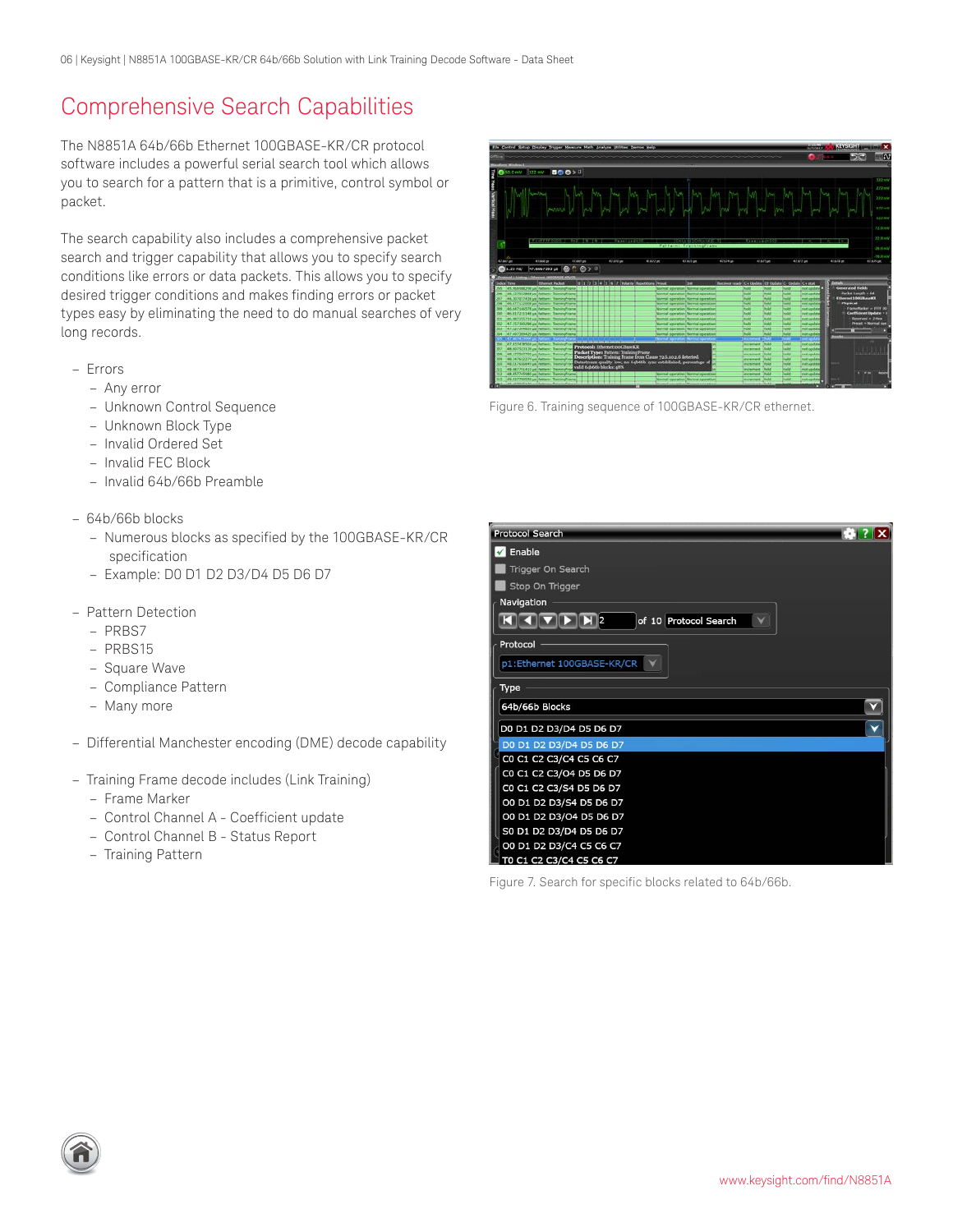<span id="page-6-0"></span>07 | Keysight | N8851A 100GBASE-KR/CR 64b/66b Solution with Link Training Decode Software - Data Sheet

### Comprehensive Search Capabilities (Continued)

| <b>Protocol Search</b>                   |  |
|------------------------------------------|--|
| Enable<br>$\checkmark$                   |  |
| Trigger On Search                        |  |
| Stop On Trigger                          |  |
| Navigation                               |  |
| $\mathbf{E}$ 1<br>of 256 Protocol Search |  |
| Protocol                                 |  |
| p1:Ethernet 100GBASE-KR/CR               |  |
| Type                                     |  |
| Pattern Detection                        |  |
| Pattern: TrainingFrame                   |  |
| <b>Fields</b><br>$\triangle$             |  |
| C+ Update<br>increment                   |  |
| <select field=""></select>               |  |
| <select field=""></select>               |  |
| <b>View As Bits</b>                      |  |

Figure 8. Search for specific Coefficient Update and Status Report in the Training Frame.

### Oscilloscope Compatibility

The N8851A Infiniium protocol decoder software is compatible with Keysight V and Z Series oscilloscopes with operating software revision 6.20 or higher (Windows 7).

|          | Software revision | Compatible |
|----------|-------------------|------------|
| V Series | 6.20 or later     | Yes.       |
| Z Series | 6.20 or later     | Yes        |

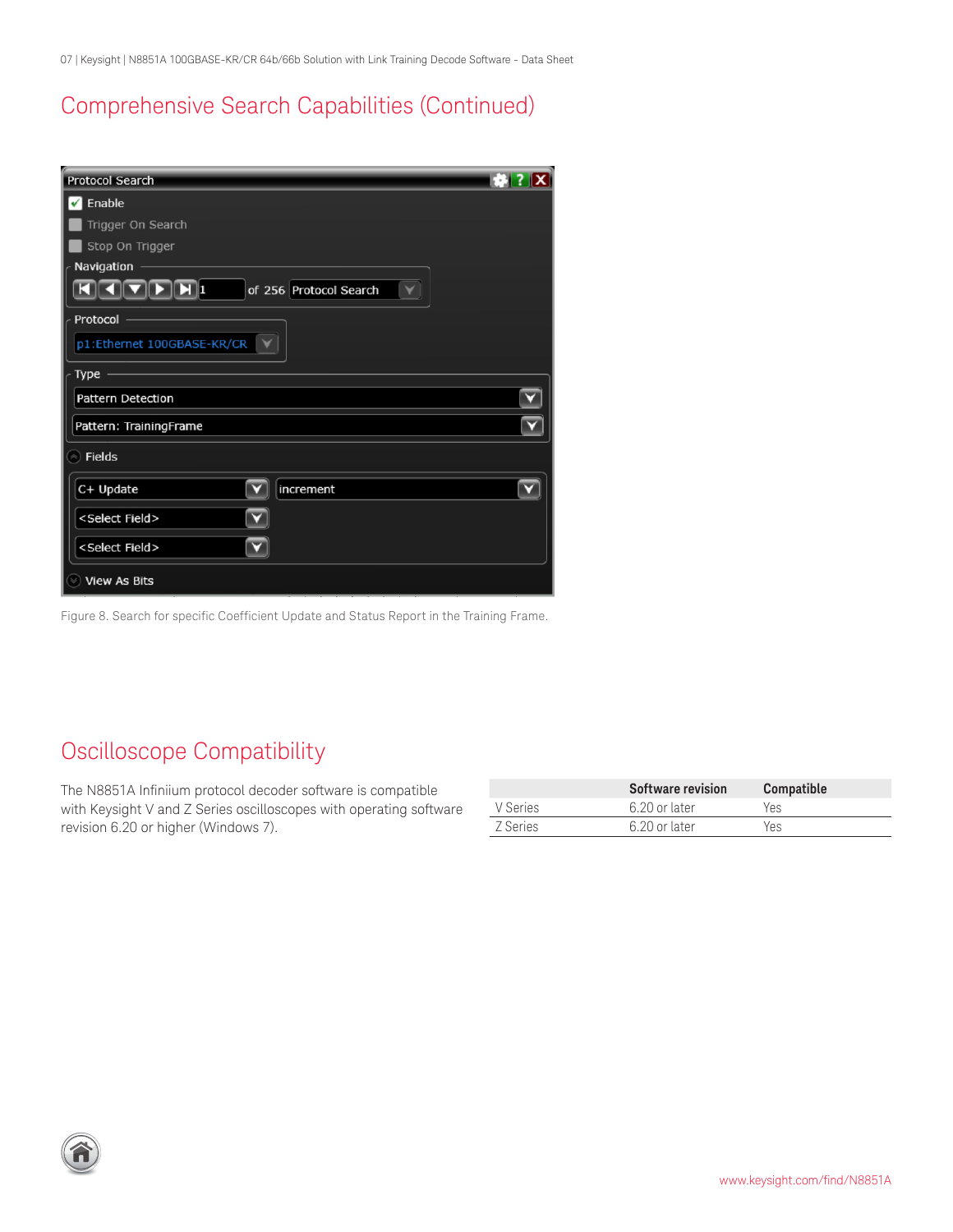<span id="page-7-0"></span>

## Keysight Oscilloscopes

Multiple form factors from 20 MHz to > 90 GHz | Industry leading specs | Powerful applications